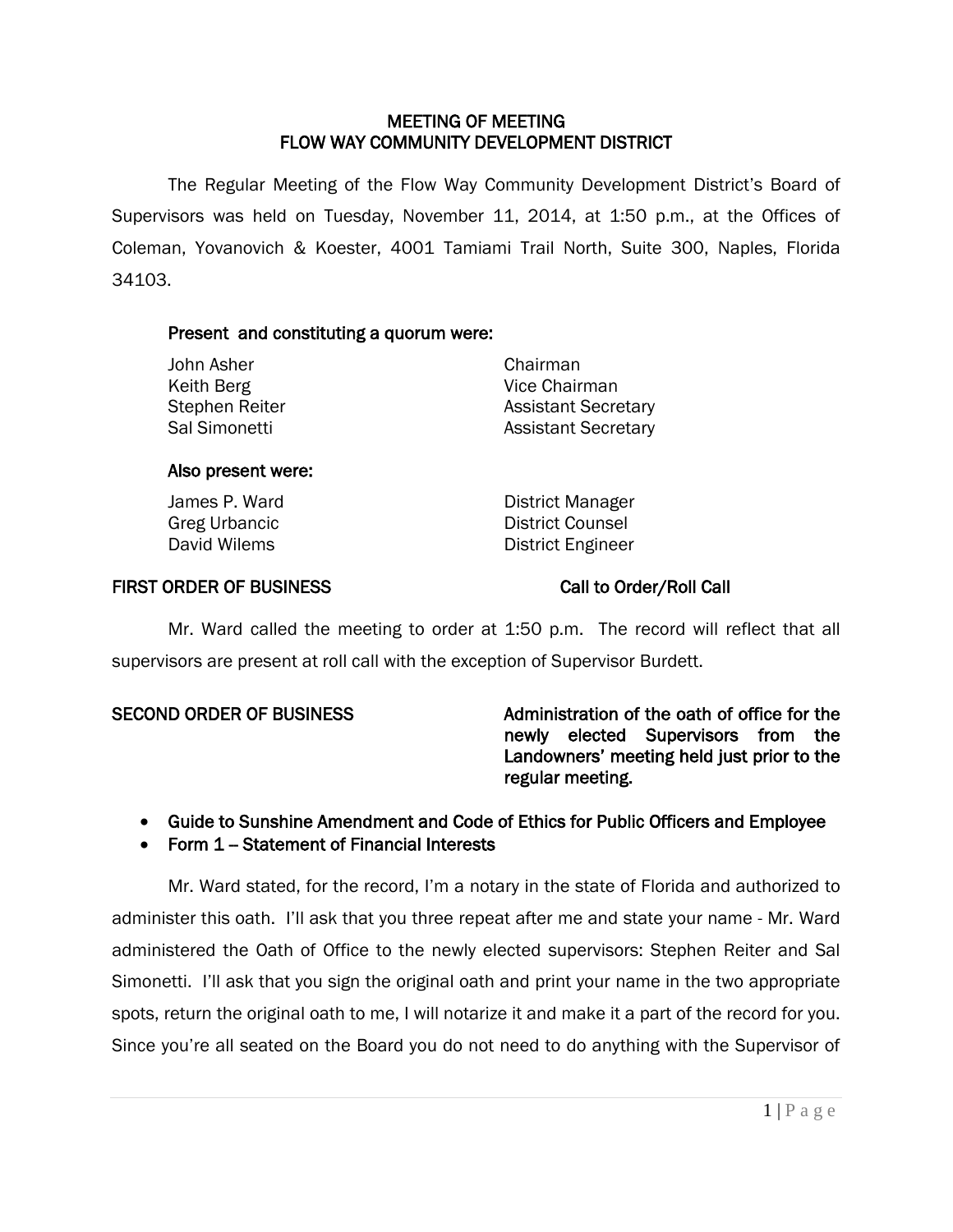Elections, as long as you have filed your Form 1s in the appropriate time. Since I didn't hear from the state, I'm assuming you all did that.

For the record, Mr. Burdett is not with us, so we will schedule the administration of the oath of office at your next meeting and swear him in at that time.

# THIRD ORDER OF BUSINESS **Consideration of Resolution 2015-**1, canvassing and certifying the results of the November 11, 2014, Landowners Election.

Mr. Ward stated in the resolution, in Section 1, Mr. Burdett will be filled in with 226 votes, and Mr. Reiter will be filled in for seat two with the same number of votes, 226, and Mr. Simonetti will be filled in for seat five with 220 votes. Then in Section 2 of the resolution, Mr. Burdett and Mr. Reiter will serve four-year terms, and Mr. Simonetti will serve a two-year term. With those changes to the resolution, it is in order and recommended for your consideration.

Mr. Asher stated now it says 2015.

Mr. Urbancic stated yes, it's because of our fiscal year, so our resolution number's go up, as our fiscal year starts on October 1.

> On MOTION made by Mr. Asher and seconded by Mr. Reiter, with all in favor, Resolution 2015-1 was approved with the changes noted above.

# FOURTH ORDER OF BUSINESS **CONSIDER CONSIDER A CONSIDER A CONSIDER A CONSIDER A CONSIDER A CONSIDER A CONSIDER** 2, re-designating the officers of the officer of the Flow Way Community Development District.

Mr. Ward stated your current slate is Mr. Asher is your Chair, and Mr. Berg is your Vice Chairman, and the balance of the Board serve as assistant secretaries. You may reorganize as appropriate or you can keep that same slate. If you do, we'll just add Mr. Burdett as an assistant secretary. It's up to you at this point.

- Mr. Asher asked any reason to change anybody?
- Mr. Ward asked no? Okay.
- Mr. Asher stated move that we keep the same slate then.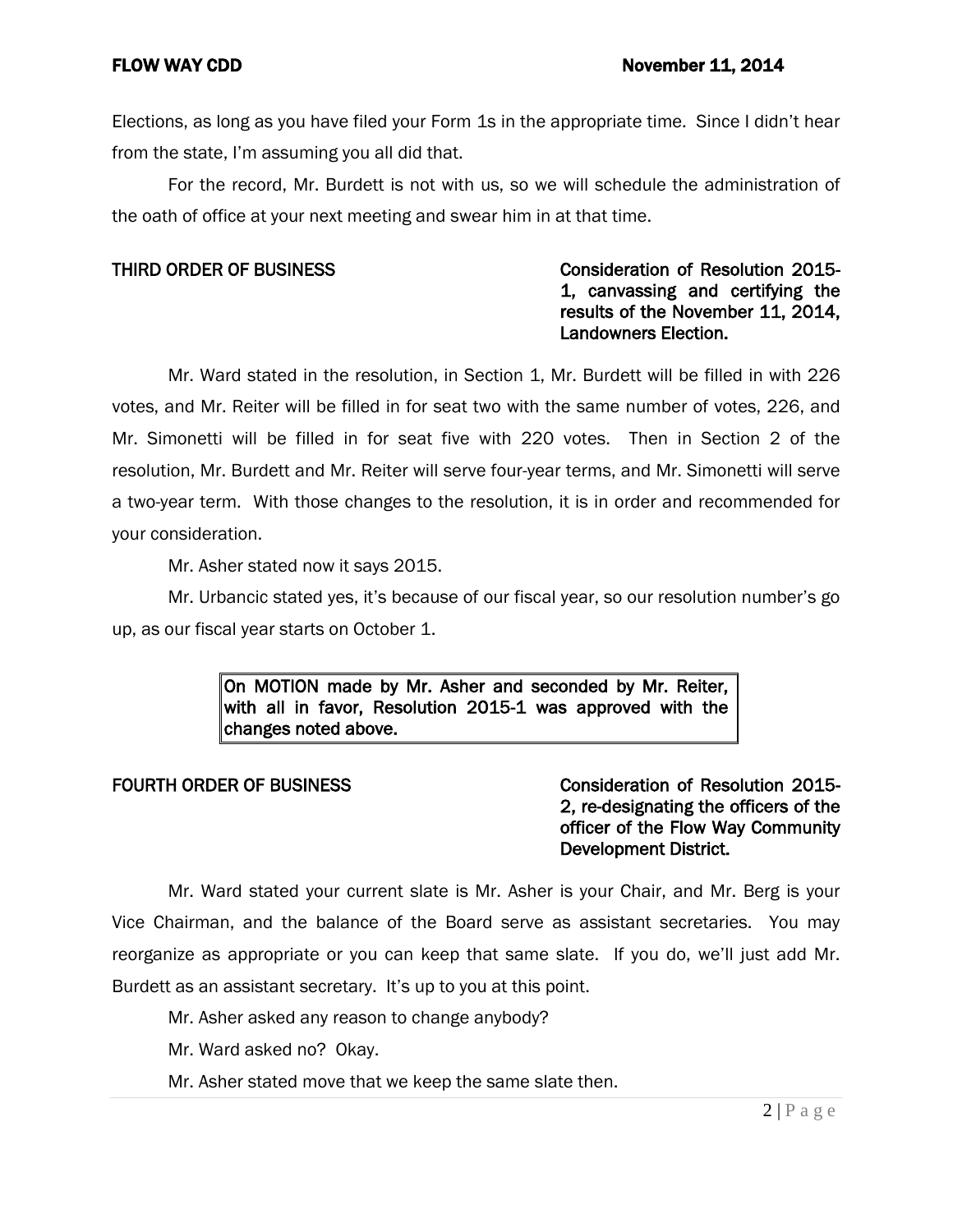Mr. Ward stated and we'll add Mr. Burdett as an assistant secretary.

Mr. Asher stated correct. Actually, I hope that someday he's the Chairman.

Mr. Ward stated well, he's not here. He can't do it now, because he's not on the Board yet, so we will schedule this for the next meeting for Board re-cosideration.

Mr. Asher stated all right, we'll make him an assistant secretary.

# On MOTION made by Mr. Asher and seconded by Mr. Simonetti, with all in favor, Resolution 2015-2 was approved as follows:

 Mr. John Asher – Chairman Mr. Keith Berg – Vice Chairman Mr. Anthony Burdett – Assistant Secretary Mr. Stephen Reiter – Assistant Secretary Mr. Sal Simonetti – Assistant Secretary Mr. James P. Ward – Secretary/Treasurer

# FIFTH ORDER OF BUSINESS CONSIDERATION OF Audit Proposals.

Mr. Ward stated just in the way of some brief background. This District has never had an audit before; it was not required, however, pursuant to law, with the issuance of your bonds this past year, you now meet the threshold for conducting an audit for the year ending September 30, 2014. As with our strong engineering lobbying group in Tallahassee, the auditors seem to have one also, so there's this rather ridiculous, laborious process that we must go through in order to retain an auditor. It requires the District to advertise for auditing services that are basically non-price based, but we can ask for prices in the audit process, which we have done.

We received proposals; and during this part of the process you sit as what we call the audit selection committee, pursuant to statute, and your job is to make a recommendation to the Board of Supervisors with respect to the audit proposals that we received. I provided to you the responses to the RFP that we sent out to the various firms that I know of that are qualified to perform this audit, and they've all responded to you. I have also included an analysis of the auditor's selection proposal, which I asked you all to fill out. Hopefully, you had time to do that before the meeting, and then we can rank them and select the number one ranked auditor, and then enter into an agreement with that firm, which agreement was also included in the request for proposals.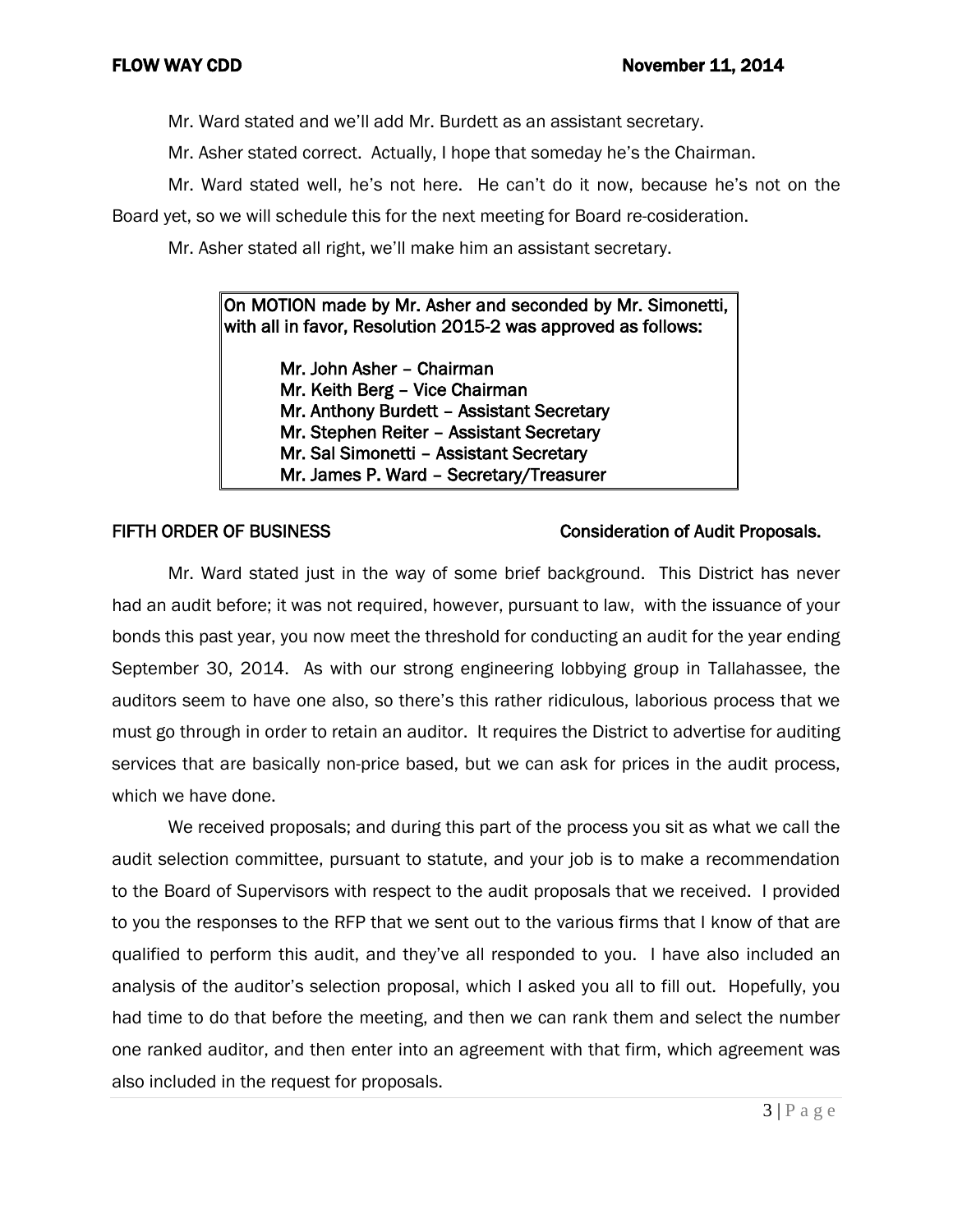The first thing I'll do is let's find out if anybody was good enough to fill out that auditor selection form before the meeting.

Mr. Berg stated yes, but I filled out the ranking backwards.

Mr. Ward stated that's okay, as long as you were consistently backwards. I'm heard that Mr. Berg has filled his out, so why don't you tell us what your selection was, how you ranked everybody. You all can either fill your own auditor analysis form out, or you can accept Mr. Berg's ranking of the auditors. Mr. Berg?

Mr. Berg stated I had Grau as an initial choice, they were also a low price. They also had the highest list of comparable engagements that were specifically CDDs, 250 to 300, some CDDs that they did, which far exceeded anybody else from what they provided. So that kind of pushed them over the top of the list for the ranking. They were a smaller firm, I think they said they had 15 staff, half were CPAs, and they were out of Boca. Their experience seemed to be good with the resumes that they gave. Pretty close to a tie, just slightly below them was McDirmott, so I could go with either, McDirmott or Grau, the two favorites.

Again, McDirmott was low, he was only \$2,500 difference. McDirmott also had experience on CDDs, they're out of Orlando, they were another smaller firm with 26 people. Then there's a cluster then of Keefe and Dufresne and Carr. However, Carr didn't provide the information that was asked for in the mandatory elements, so I couldn't verify the top half except for the quality control report. They didn't provide the information asked for in their documentation like everybody else, so I'm sure they're qualified, perhaps, but they just didn't provide it. They were huge, they were national, they have 1,200 employees.

The question I had was what is the budget for this? They range from \$18,500 to \$33,000. One of them inferred that they looked it up, and our budget was \$32,500?

Mr. Ward stated our budget is not \$32,500. Our budget is \$6,500.

Mr. Urbancic stated, just for the record, and I know you guys know this, we're considering price as one of the criterion. The statute says if you consider it, it can't be the trump car, so that's why Jim laid out on the spreadsheet that it's kind of an equal factor, so we're considering it, but it's not unequally weighted versus everything else.

Mr. Berg stated so, from my past CDD experience, I don't recall the entities that I dealt with, so I don't have any personal experience with any of these, I'm just going off the submittals, so any input that you all have.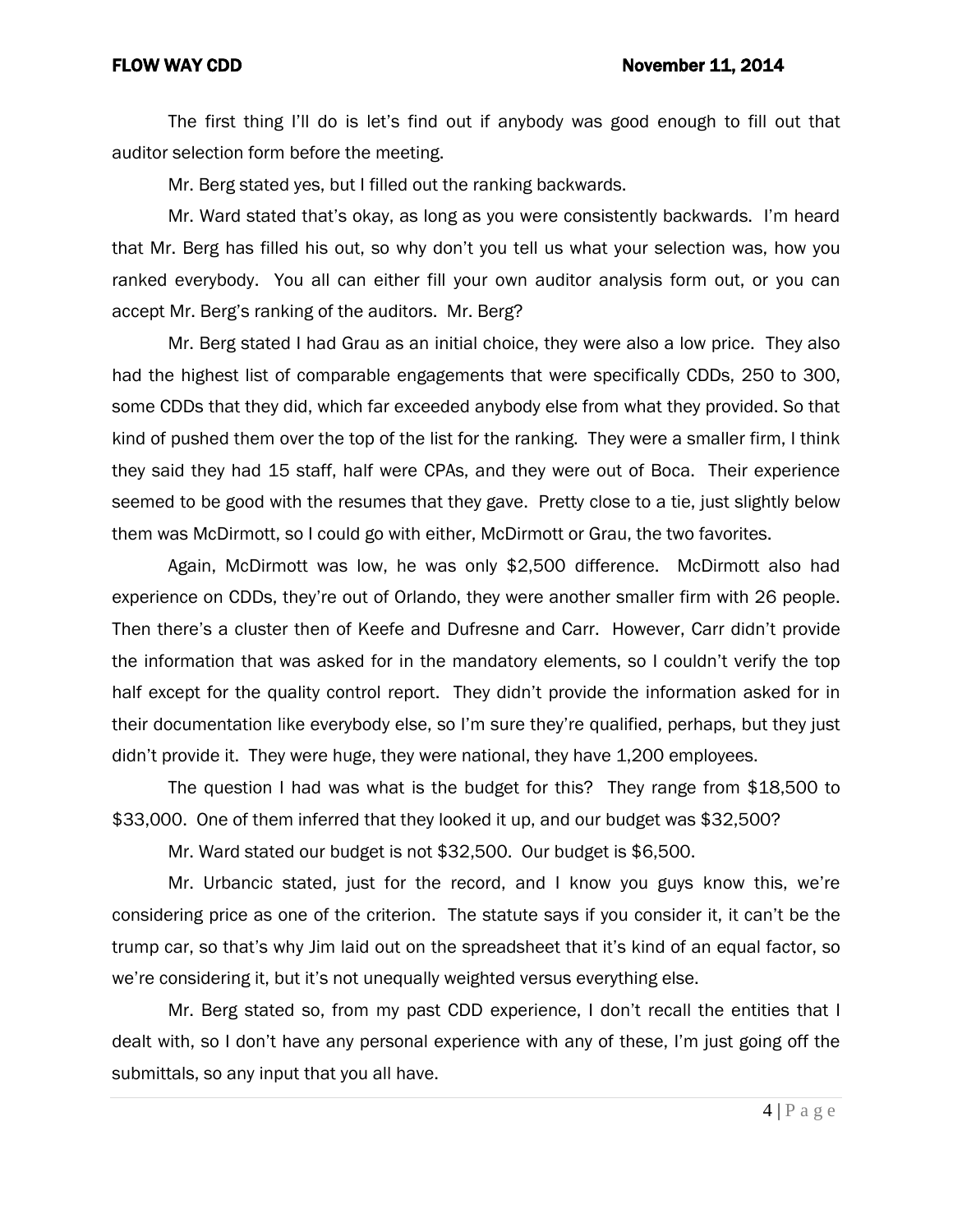### FLOW WAY CDD **November 11, 2014**

Mr. Asher stated I think I have, over the years, worked with all of these at one time or another; all the names are familiar, and never had an issue from a board standpoint. We've always had clean audits, and it's not an issue.

Mr. Urbancic stated yes, it's more like invisible to the board other than a report, it's your Manager who gets it.

Mr. Ward stated yes - the brunt of it.

Mr. Asher stated I would ask the Manager, from an ease of working with and providing information and receiving feedback, and the data, transfer of data back and forth, is there a preference, one way or the other, someone that's easier to deal with and more responsive?

Mr. Ward stated the best of all of the six, in terms of responsiveness and, as I like to say, my least amount of babysitting that's required is the McDirmott firm. The most amount of babysitting is Grau. Carr is pretty good, I've not worked with Dufresne, and and Keefe is actually pretty good. Grau does an audit for one my other CDDs, as does McDirmit; either one of them is fine with me, McDirmit is just a little quicker in responding, and they require less babysitting, but either one of them is fine with me.

Mr. Berg stated hearing that, I lean towards McDirmit from what I gather.

Mr. Asher stated I would agree. I've dealt with Stromer on numerous occasions from a homeowner's standpoint, and they would probably be engaged with the developer from a homeowner's standpoint, so it's probably good that they not do the CDD. Just thinking ahead, you know, years down the road. That would be the other one that I've dealt with and had a lot of confidence with, so I think I would second Mr. Berg's recommendation on McDirmit based on the lack of babysitting and being more responsive.

Mr. Ward asked any other discussion, questions? All those in favor of the selection of McDirmit as your auditor is in order.

# On MOTION made by Mr. Berg and seconded by Mr. Asher, with all in favor, the selection of McDirmit Davis & Company, LLC, as the District's auditor was approved.

Mr. Urbancic asked do you want to rank the other ones for the sake of? Mr. Ward stated he ranked them. I'll just go with that ranking.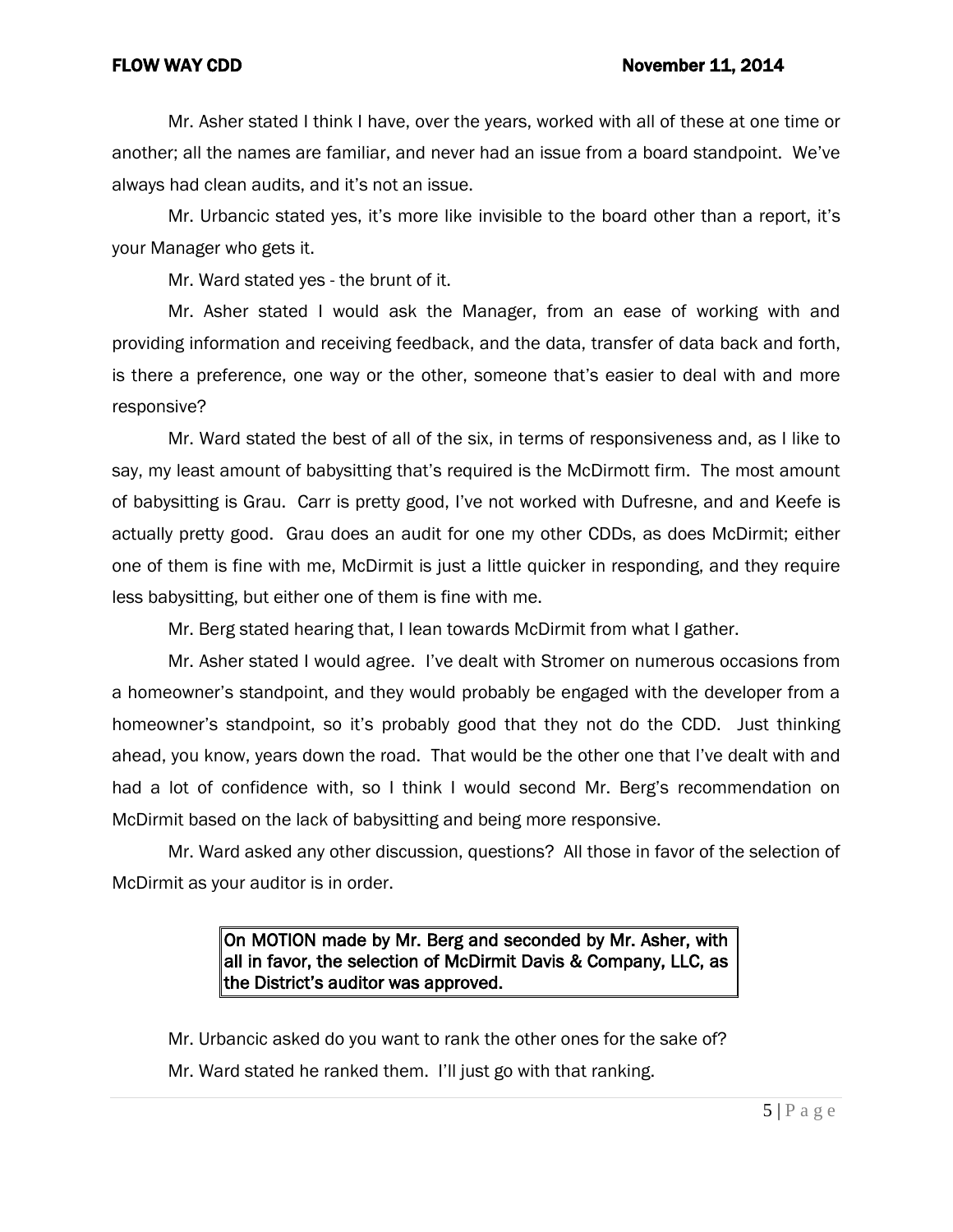## SIXTH ORDER OF BUSINESS STATES STAFF Reports

### a) District Attorney

Mr. Urbancic stated just really quick, and I could have brought the article, but apparently, and, Jim, you might have seen this in the papers over on your coast, just be wary of public records requests, even as a developer-controlled CDD. There's an outfit that is making some headlines about their requests for public records, and the number of lawsuits that they're undertaking against people, not only governmental entities, but third-party consultants who are doing work for governmental entities. So just be wary, to the extent you get some public records request; if you do, ask Jim or ask me. The public records law is out there for people intending to use it for a proper purpose, and there are some people using it for, what is arguing improper purpose, and setting quotas as to how many lawsuits they can file for public records requests.

It's out there, the legislature is apparently going to take a look at it, if you believe some of the statements, so just be cautious, because there are some people out there using it for improper reasons to generate attorneys' fees.

Mr. Asher asked what are they doing that we need to be aware of? What are their requests entailing, so we can be aware of how we would see it, basically.

Mr. Urbancic stated they could email any one of you, requesting public records, and a lot of times, in alot of these lawsuits, they're asking engineering firms for public records, and engineering firms aren't responding, so engineering firms are getting hit with mega public records lawsuits, according to the articles I've read. So it would be something that may look innocuous, saying, "Please provide me with a copy of such and such a document in your records," or, "This here is a public records request." And, in the past, I've seen this outfit actually send it to supervisors; sometimes they send it to the registered agent, sometimes the manager, but other times it's just members of the Board.

Mr. Ward stated up until this point, they've been innocuous requests. They've been schedules of meetings, things that are kind of easy, a set of minutes or things like that, or they want the minutes from last year, something of that kind of nature. In this particular District, we actually have gotten them, since I've been involved with it again, and usually the requests have gone to Greg, and he sends it to me, and I just normally respond to it. But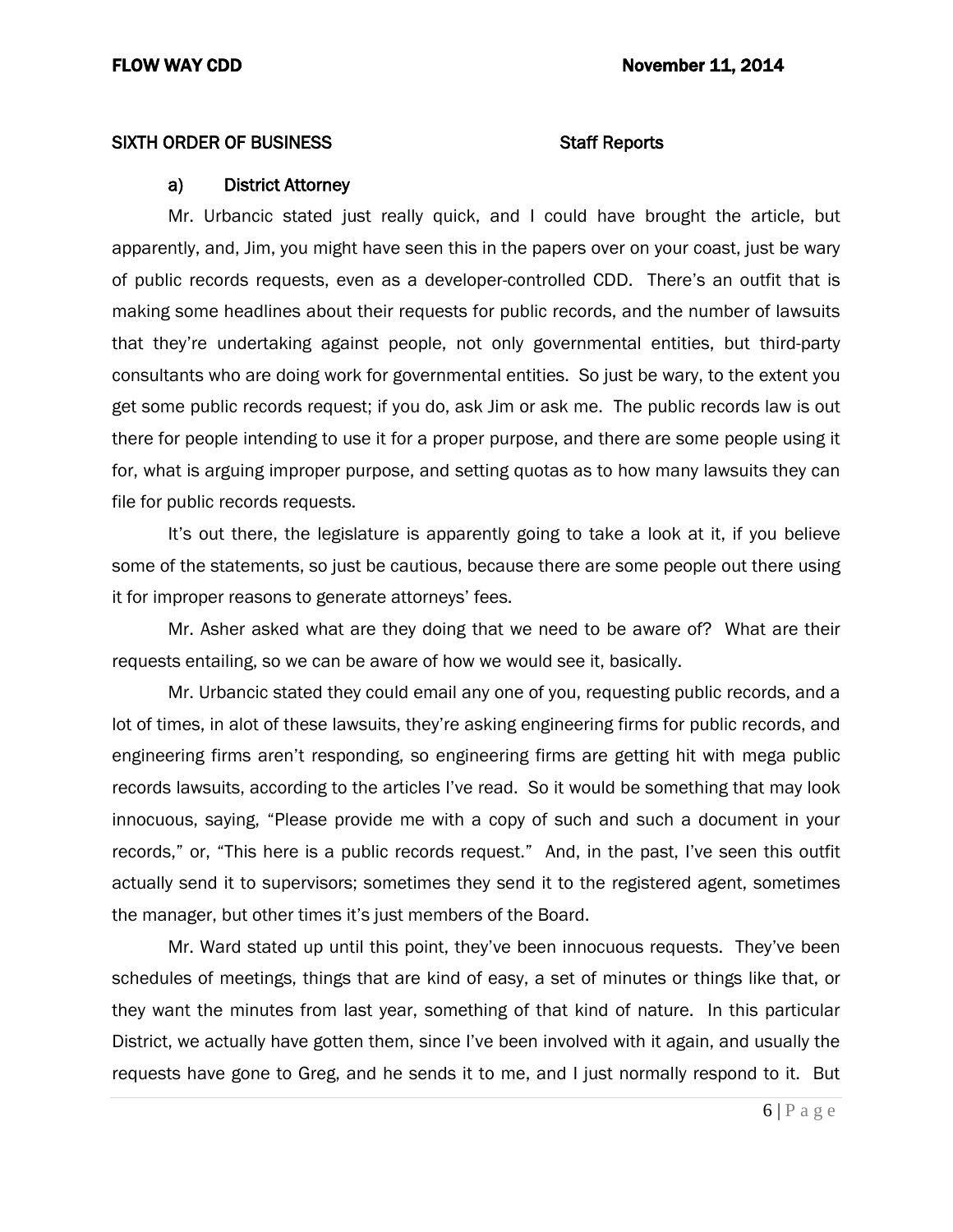they've expanded their public records law requests recently, so if you get them, as Greg said, the best thing to do is to just get either one of us involved in it. We will help you through it, but the important thing is not to ignore it, is to make sure we respond to it, because we will get hit with a lawsuit, and the professionals will get hit with a lawsuit also if we don't respond.

Mr. Asher asked what would be our appropriate response then if we don't have those records?

Mr. Urbancic asked if we don't have the specific record?

Mr. Asher stated if a Board member doesn't have those records.

Mr. Ward stated that is your response, you don't have them. "What you're asking for, I have no such record."

Mr. Asher stated well, if they want a copy of something, as long as you don't have it saved somewhere on your email.

Mr. Ward stated, as a Board member, the easiest thing for you to do is really just coordinate that with Greg or I. Unless somebody has communicated to you all that we don't know about, it's going to be in the District's record. So, in that instance, you should coordinate with us. The District Engineer, however, is a different story, because their records are generally separate, and we do not have copies of all of that stuff. So you, as the District Engineer, you need to pay very close attention as to what you're being asked to respond to, if you get a request, and we will help you through it for sure.

Mr. Asher asked how about discussions as the developer on future bond issues? You know, how many units do we have, what kind of debt do we want to place on them, what kind of infrastructure do we have to support that debt, those type of conversations that do deal with, and I do probably have emails and records of?

Mr. Urbancic stated I think the question is, is it really you with your developer hat on, or is you as the Chairman of this Board having those discussions. More likely than not, it's probably you with your developer hat on having those discussions and wouldn't be subject to it, but if there were a more specific record, and you got a request, and you have a concern, we'll probably look at the particular record and say, "Hey, yes, maybe we should just disclose it or maybe we shouldn't."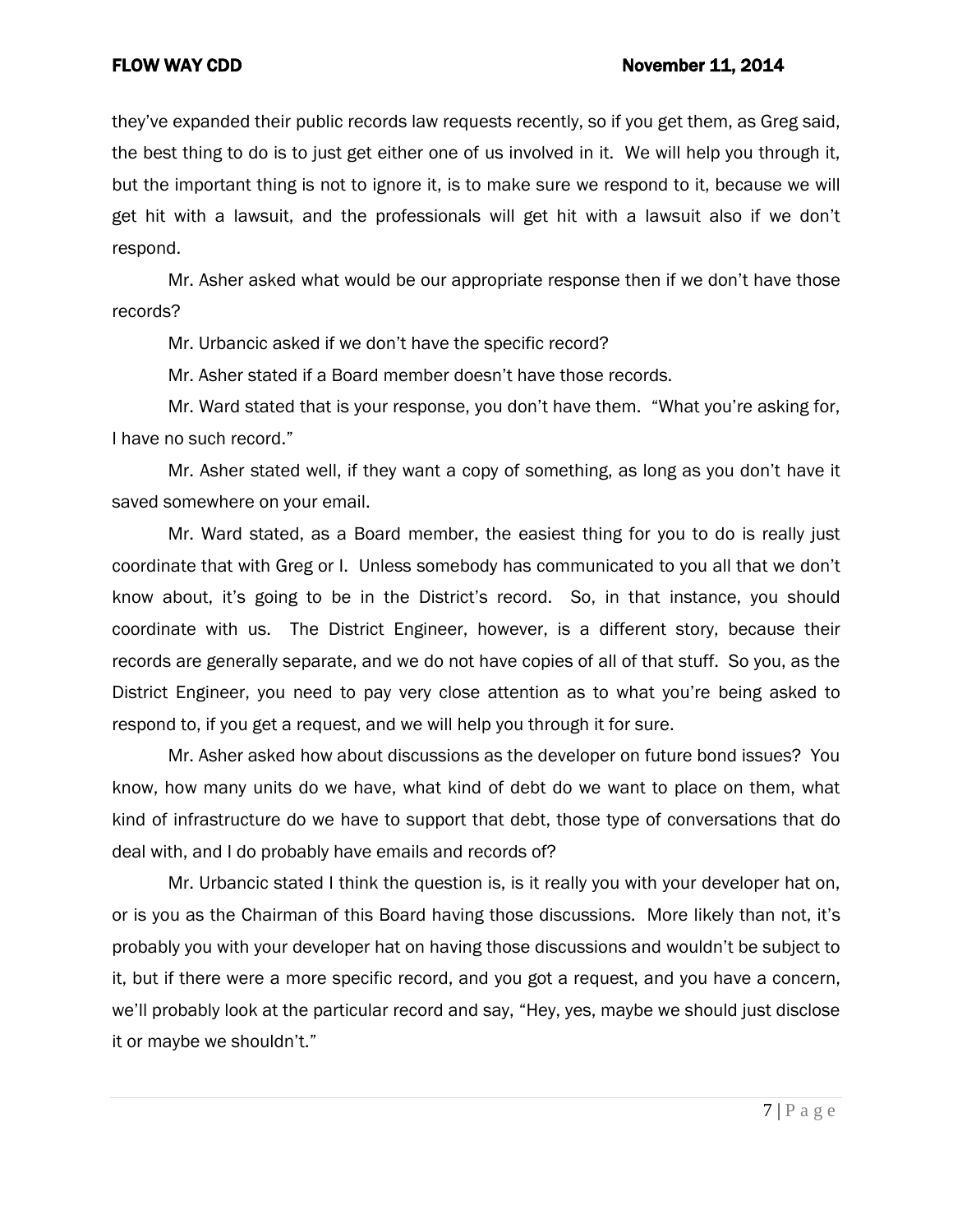Mr. Asher stated because I do have those conversations, and phone calls, and short meetings which haven't been discussed with the rest of the Board members for that purpose.

A Male Speaker stated that would be like in the Tortuga CDD or whatever the other one is, where they say they keep emails separate, save them in a different email box, that kind of stuff.

Mr. Urbancic stated that's a good idea, keep all your CDD stuff segregated from anything else. It's a good idea if you can do it.

Mr. Asher stated they delete all ours anyway after a year. I know mine go after a month, because there are so many of them.

Mr. Urbancic stated well, if you do get something that's CDD related, it has to be preserved, it's like seven years.

Mr. Ward stated well, email transitions, I consider emails transitory, and under the statute and are deletable if their value is lost, once their value is lost, so I do not keep records, even as a permanent record for the District. The law is very, very clear on what we keep, how long we keep it, but transitory records, things that have lost their value can generally be disposed of immediately, specifically emails are referenced in there. Other documents, there are longer periods of time. Minutes, for example, are permanent, resolutions are permanent, agreements are permanent, accounting records are permanent. They vary between five and seven years. There's all sorts of different retention requirements on these documents.

If you have a question, just send us what it is you have, and we can make the determination whether or not we have to keep it, or whether we have to dispose of it, or whether we need to disclose it to whoever.

Mr. Urbancic stated that's it for me.

## c) District Engineer

No report

## b) District Manager

Mr. Ward stated I have nothing for you.

| <b>Supervisors</b> | Requests                 | and |  |  |  |  |
|--------------------|--------------------------|-----|--|--|--|--|
|                    | <b>Audience Comments</b> |     |  |  |  |  |

# **SEVENTH ORDER OF BUSINESS**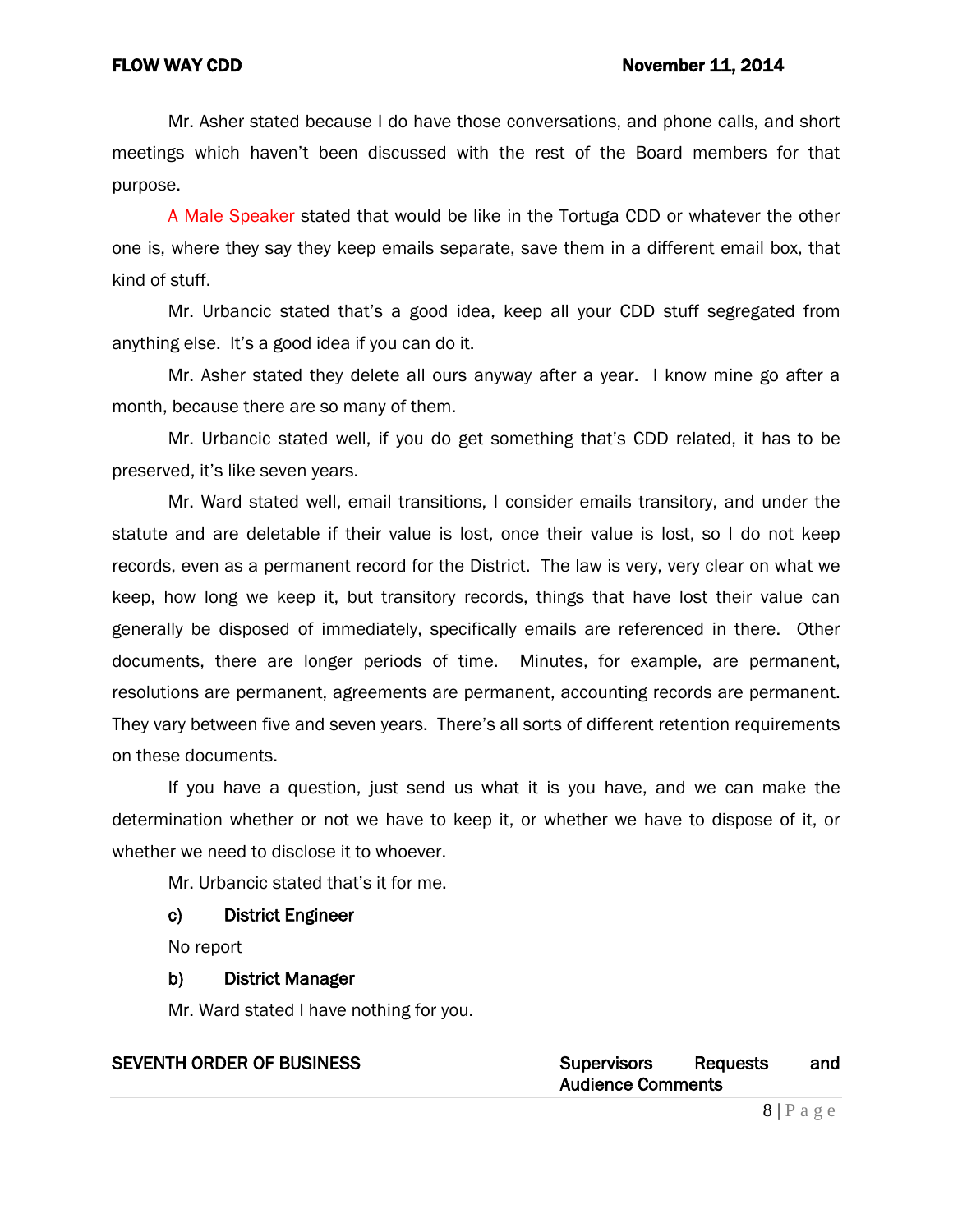Mr. Ward asked anything from the Board?

Mr. Asher stated I have a request. Can we get our meetings noticed in an Outlook meeting request?

Mr. Ward stated yes.

Mr. Asher stated we're all running so crazy. These guys didn't have this meeting scheduled, and I got something later in the week. It would be very helpful for us to have the year's meetings, and as they get canceled, it's real easy to send a cancelation, and you move on.

Mr. Ward stated okay, Outlook is not my most favorite thing, but I'll do my best at that for you.

Mr. Asher stated we would greatly appreciate it. We almost didn't have the Landowners meeting today.

Mr. Ward asked any other requests?

### **EIGHTH ORDER OF BUSINESS**

## **Adjournment**

Mr. Ward stated a motion to adjourn would be in order.

On MOTION made by Mr. Reiter and seconded by Mr. Asher, with all in favor, the meeting was adjourned at 2:07 p.m.

**James P. Ward Secretary** 

John Asher, Chairman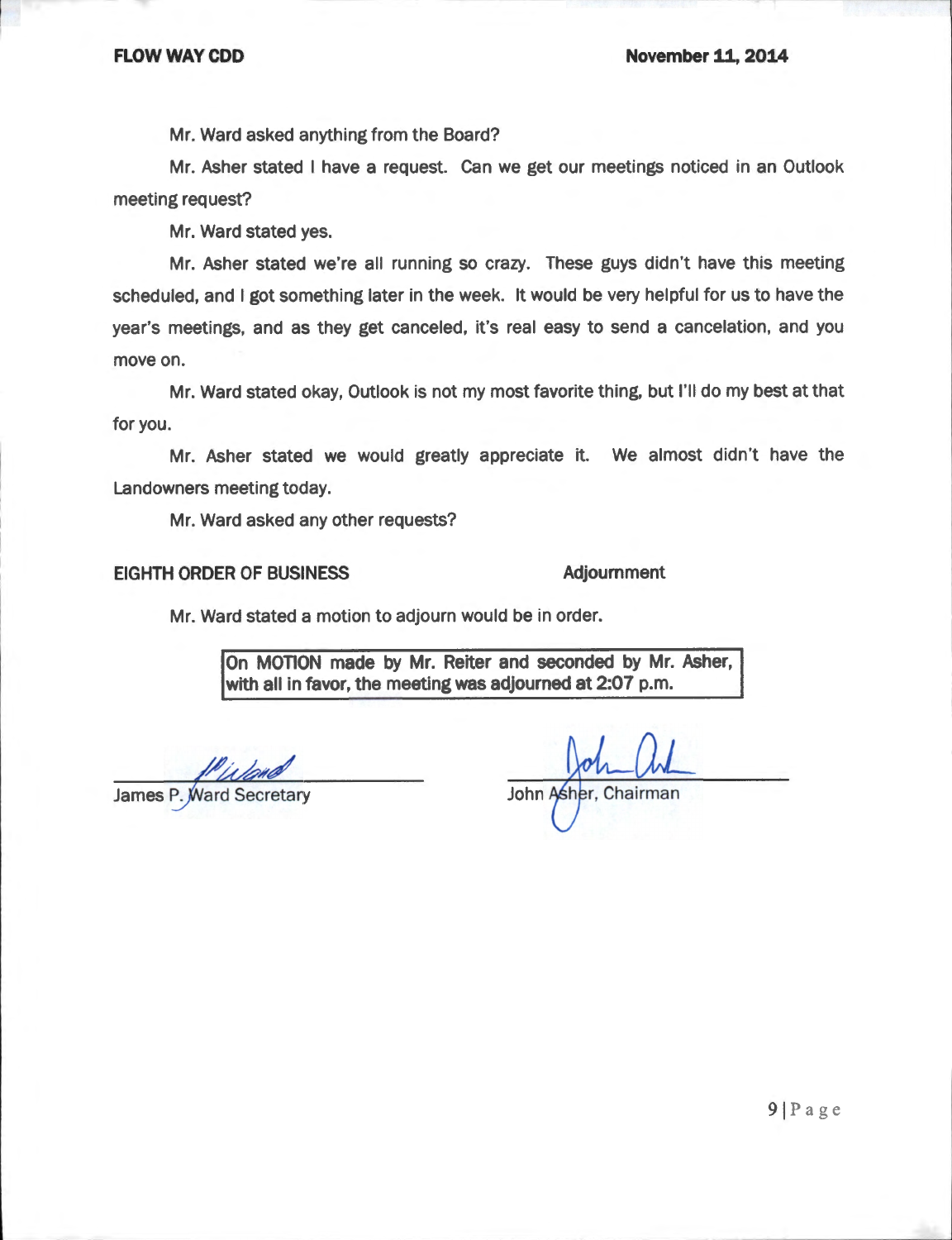# **OATH OR AFFIRMATION OF OFFICE**

1,  $\frac{1}{2}$  Au/Atsk  $\sqrt{2}$  Simonic ti, a citizen of the State of Florida and of the United States of America, and being an officer of the Flow Way Community Development District and a recipient of public funds as such officer, do hereby solemnly swear or affirm that I will support the Constitution of the United States and of the State of Florida, and will faithfully, honestly and impartially discharge the duties devolving upon me as a member of the Board of Supervisors of the Flow Way Community Development District, Collier County, Florida.

Printed Name: SA Water J. Simonetti

**STATE OF FLORIDA COUNTY OF COLLIER** 

| Sworn to (or affirmed) before me this $\mu$ day of $\mu$ by $\mu$ mere 12014, by                          |  |                    |  |
|-----------------------------------------------------------------------------------------------------------|--|--------------------|--|
| $\frac{S_{AUP}\left(\mu\right)}{S_{I}M_{B}N_{B}N_{B}N_{B}}$ , whose signature appears hereinabove, who is |  |                    |  |
| personally known to me or who produced                                                                    |  | as identification. |  |

amis Puland

**NOTARY PUBLIC STATE OF FLORIDA** JAMES P. WARD<br>Commission # EE 150403<br>Expires February 26, 2016 Print Name: ed Thru Troy Fain I

**My Commission Expires:**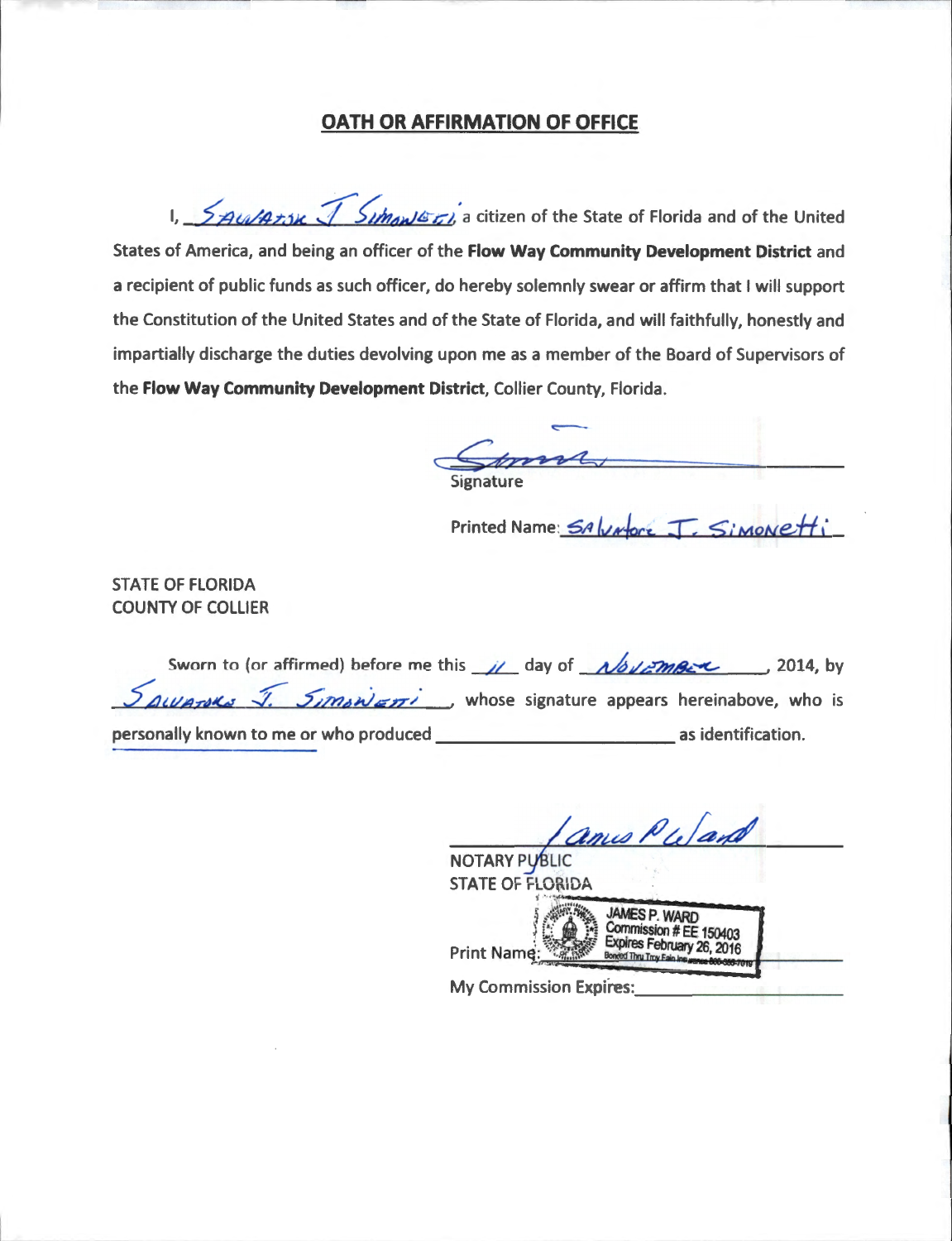# OATH OR AFFIRMATION OF OFFICE

1. STEPHEN REITER, a citizen of the State of Florida and of the United States of America, and being an officer of the Flow Way Community Development District and a recipient of public funds as such officer, do hereby solemnly swear or affirm that I will support the Constitution of the United States and of the State of Florida, and will faithfully, honestly and impartially discharge the duties devolving upon me as a member of the Board of Supervisors of the Flow Way Community Development District, Collier County, Florida.

*feligt 6* 

STEPHEN RESTER

Signature

**Printed Name:** 

**STATE OF FLORIDA COUNTY OF COLLIER** 

Sworn to (or affirmed) before me this  $\sqrt{ }$  day of  $n$ /*ourmand*, 2014, by  $\leq$ T Is over  $\mathbb{Z}_{\sigma}$   $\rightarrow$  whose signature appears hereinabove, who is 

LamoPWand

NOTARY PUBLIC STATE OF FLORIDA

**Print Name** v 26, 2016 **My Commi** y Fain Insurance 800-385-7